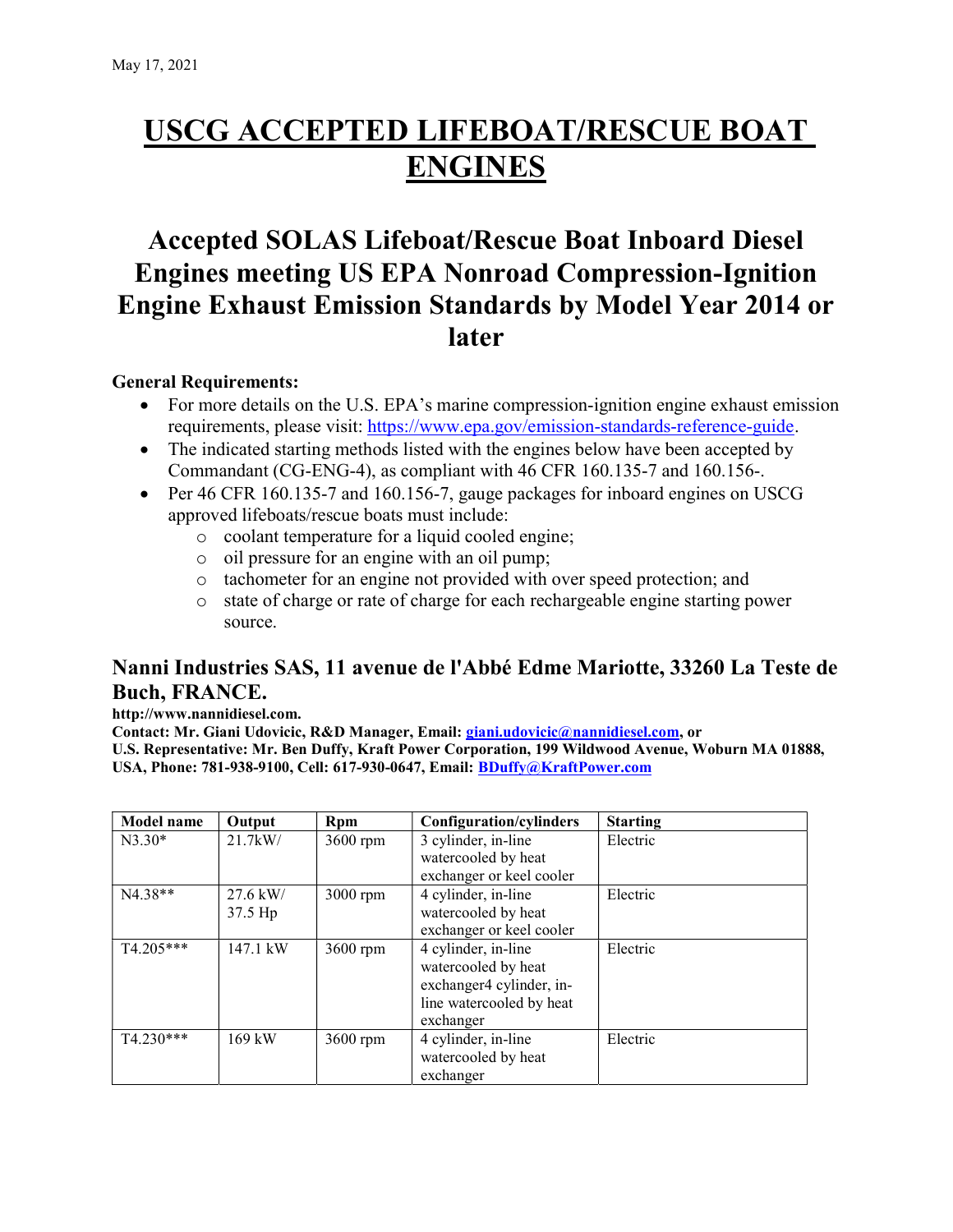| T4.270***   | 195 kW   | $3600$ rpm | 4 cylinder, in-line<br>watercooled by heat<br>exchanger | Electric |
|-------------|----------|------------|---------------------------------------------------------|----------|
| $Z4.205***$ | 147.1 kW | 3600 rpm   | 4 cylinder, in-line<br>watercooled by heat<br>exchanger | Electric |
| $Z4.230***$ | 169 kW   | 3600 rpm   | 4 cylinder, in-line<br>watercooled by heat<br>exchanger | Electric |
| $Z4.270***$ | 195 kW   | 3600 rpm   | 4 cylinder, in-line<br>watercooled by heat<br>exchanger | Electric |

\* US EPA Compliant Tier 3 for MY17 and MY19. \*\* US EPA Compliant Tier 3 for MY15, MY17 and MY19. \*\*\* US EPA Compliant Tier 3 for MY19.

## BUKH A/S, Aabenraavej 13-17, Kiskelund, 6340 Krusaa, DENMARK

Phone: +45 74 62 20 88 +45 74 62 74 07

U.S. Representative: Alexander/Ryan Marine & Safety LLC, 2000 Wayside Drive, Houston, TX 77011. Tel: 1-713-923-1671; Fax: 1-713-923-9147. www.alexanderryan.com

|  |  | Installed per engine manufacturers instructions with required SOLAS components and fittings. |  |  |  |  |  |  |
|--|--|----------------------------------------------------------------------------------------------|--|--|--|--|--|--|
|--|--|----------------------------------------------------------------------------------------------|--|--|--|--|--|--|

| <b>Model name</b>    | Output                     | rpm   | <b>Configuration/cylinders</b> | <b>Starting</b>                |
|----------------------|----------------------------|-------|--------------------------------|--------------------------------|
| R210                 | 154 kW (210 Hp)            | 3800  | Inline 4                       | Electric                       |
| S270S                | 199 kW                     | 3800  | V <sub>6</sub>                 | Electric                       |
| (Sterndrive)         |                            |       |                                |                                |
| S270P (Shaft)        | 199 kW                     | 3800  | V <sub>6</sub>                 | Electric                       |
| S270J (Waterjet)     | 199 kW                     | 3800  | V <sub>6</sub>                 | Electric                       |
| <b>SOLAS VGT 300</b> | 224 kW                     | 3500  | V8                             | Electric                       |
| SOLAS VGT 350        | 257 kW                     | 3500  | V <sub>8</sub>                 | Electric                       |
| <b>SOLAS VGT 400</b> | 394 kW                     | 3500  | ${\rm V}8$                     | Electric                       |
| <b>SOLAS VGT 450</b> | 331 kW                     | 3500  | V <sub>8</sub>                 | Electric                       |
| SOLAS VGT 500        | 373 kW                     | 3500  | V <sub>8</sub>                 | Electric                       |
| Beta 28 EPA          | 20.6 kW                    | 3600  | Inline 3                       | Electric, Spring or Hydraulic* |
| Beta 36 EPA          | 26.5 kW                    | 3600  | Inline 4                       | Electric, Spring or Hydraulic* |
| Beta 48 EPA          | 35.3 kW                    | 2800  | Inline 4                       | Electric, Spring or Hydraulic* |
| $D2-60$              | 44 kW(60 Hp)               | 3000  | Inline 4                       | Electric                       |
| $D2-75$              | $\overline{55}$ kW (75 Hp) | 3000  | Inline 4                       | Electric                       |
| D3-110               | 78 kW (110 Hp)             | 3000  | Inline 5                       | Electric                       |
| D3-150               | 110 kW (150 Hp)            | 3000  | Inline 5                       | Electric                       |
| D3-170               | 125 kW (170 Hp)            | 4000  | Inline 5                       | Electric                       |
| D3-220               | 162 kW (220 Hp)            | 4000  | Inline 5                       | Electric                       |
| D4-180               | 132 kW (180 Hp)            | 2800  | Inline 4                       | Electric                       |
| D4-225               | 165 kW (225 Hp)            | 3500  | Inline 4                       | Electric                       |
| D4-260               | 191 kW (260 Hp)            | 3500  | Inline 4                       | Electric                       |
| D <sub>4</sub> -300  | 221 kW (300 Hp)            | 3500  | Inline 4                       | Electric                       |
| D <sub>6</sub> -300  | 221 kW (300 Hp)            | 3500  | Inline 6                       | Electric                       |
| D6-330               | 243 kW (330 Hp)            | 3500  | Inline 6                       | Electric                       |
| D6-370               | 272 kW (370 Hp)            | 3500  | Inline 6                       | Electric                       |
| D6-435               | 320 kW (435 Hp)            | 3500  | Inline 6                       | Electric                       |
| D13                  | 220-735 kW                 | 1800- | Inline 6                       | Electric                       |
|                      | $(300-1000$ Hp)            | 2300  |                                |                                |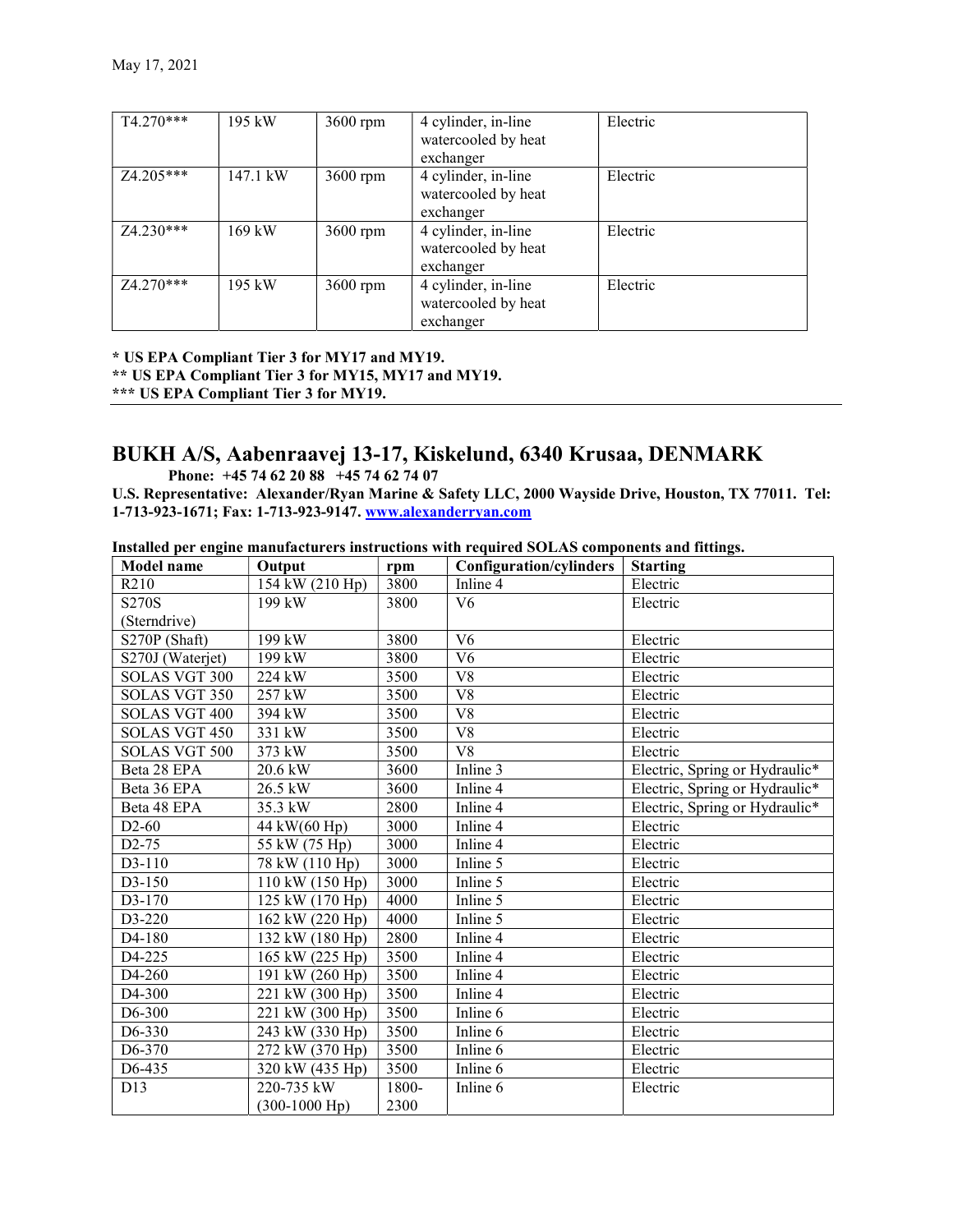#### Steyr Motors Betriebs GmbH, Im Stadtgut B1, A-4407 Steyr, Austria Tel.: +43 (0)7252/222, Fax: +43 (0)7252/222-29, office@steyr-motors.com

All engines listed below are 4 stroke, turbocharged and raw/fresh water-cooled via heat exchanger. SOLAS kit required from manufacturer.

| <b>Model name</b>    | Output           | rpm  | <b>Configuration/cylinders</b> | <b>Starting</b> |
|----------------------|------------------|------|--------------------------------|-----------------|
| SE114E33             | 80 kW            | 3300 | 4 cylinder                     | Electric        |
| SE144E38             | $100 \text{ kW}$ | 3800 | 4 cylinder                     | Electric        |
| SE164E40             | 117 kW           | 4000 | 4 cylinder                     | Electric        |
| SE174S40             | $125$ kW         | 4000 | 4 cylinder                     | Electric        |
| SE126E25             | 88 kW            | 2500 | 6 cylinder                     | Electric        |
| SE156E26             | 110 kW           | 2600 | 6 cylinder                     | Electric        |
| SE156E32             | $110$ kW         | 3200 | 6 cylinder                     | Electric        |
| SE196E35             | 140 kW           | 3500 | 6 cylinder                     | Electric        |
| SE236E40             | 170 kW           | 4000 | 6 cylinder                     | Electric        |
| SE236S36             | 170 kW           | 3600 | 6 cylinder                     | Electric        |
| <b>SE266E40</b>      | 190 kW           | 4000 | 6 cylinder                     | Electric        |
| SE266S36             | 190 kW           | 3600 | 6 cylinder                     | Electric        |
| SE286E40             | 205 kW           | 4000 | 6 cylinder                     | Electric        |
| SE306J38             | 215 kW           | 3800 | 6 cylinder                     | Electric        |
| M14TCAM Model 114K33 | 81 kW            | 3300 | 4 cylinder                     | Electric        |
| M14TCAM Model 144M38 | 106 kW           | 3800 | 4 cylinder                     | Electric        |
| M14TCAM Model 144V38 | 106 kW           | 3800 | 4 cylinder                     | Electric        |
| M14TCAM Model 164M40 | 120 kW           | 4000 | 4 cylinder                     | Electric        |
| M14TCAM Model 174V40 | 125 kW           | 4000 | 4 cylinder                     | Electric        |

### Volvo-Penta. Volvo Penta of the Americas, Inc.

Volvo Penta of the Americas, 1400 Volvo Penta Drive, Chesapeake, VA 23320. Phone: 757-436-2800 AB Volvo Penta, S-405 08 Gothenburg, SWEDEN. Phone: 46-31-235460

Note: SOLAS modifications and supplemental SOLAS manual required from manufacturer.

- The D3, D4, and D6 engine families are EPA tier 3 compliant for MY14 and MY15
- The D3, D4, and D6 engines meet the requirements for use in SOLAS fast rescue boats

Inboard engine models for propeller or water jet propulsion:

D3 engine family: 5 cylinder, 2.4 L. 4-stroke, turbocharged, water-cooled, and after-cooled. I (Inboard); A (Duoprop (DPS)) drive)

D3-110 I, 78 kW@3000 rpm D3-140 A, 98 kW@4000 rpm D3-150 I, 106 kW@3000 rpm D3-170 I, 120 kW@4000 rpm D3-170 A, 119 kW@4000 rpm D3-200 I, 141 kW@4000 rpm D3-200 A, 140 kW@4000 rpm D3-220 I, 155 kW@4000 rpm D3-220 A, 154 kW@4000 rpm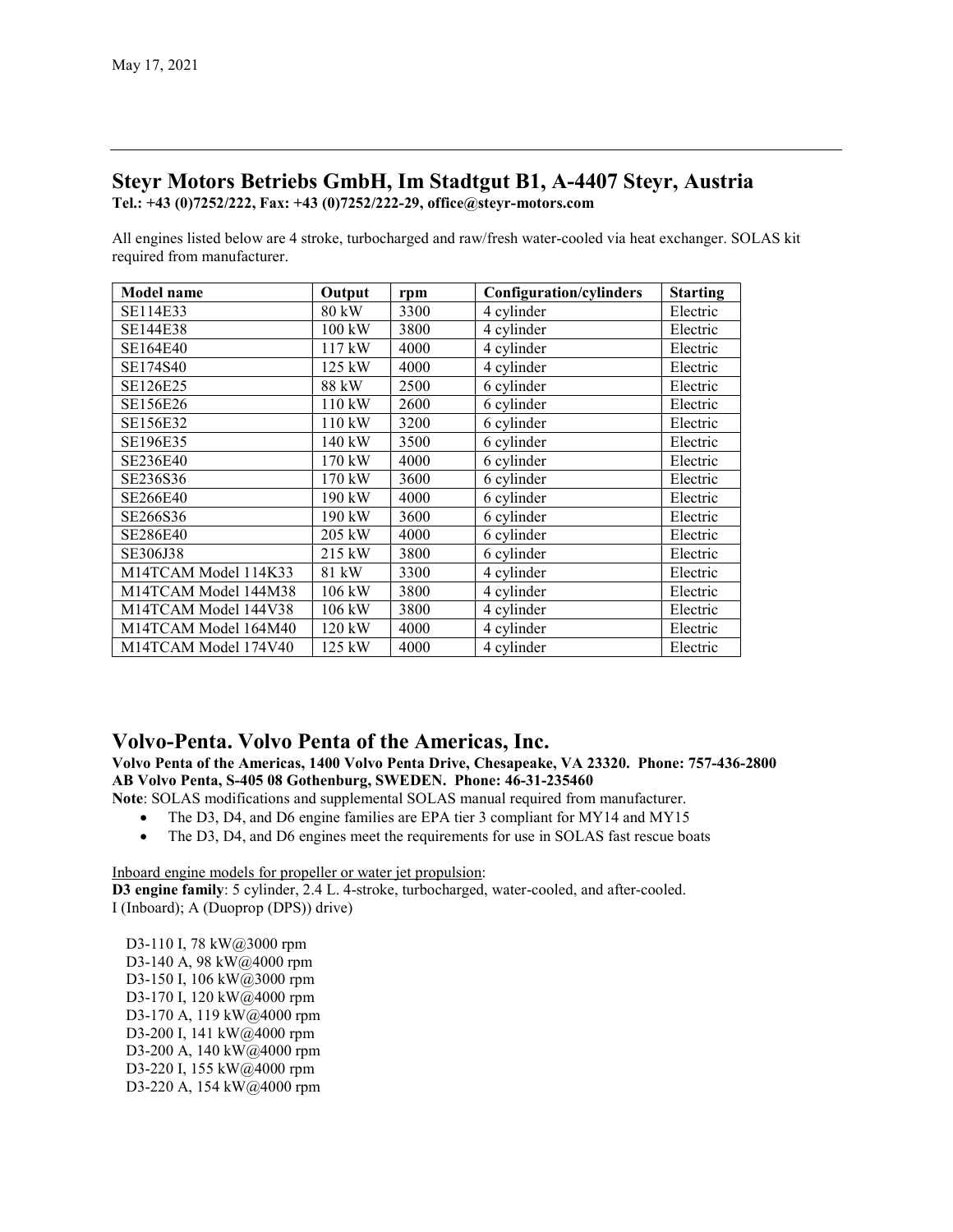D4 engine family: 4 cylinder, 3.67 L, supercharged, and water-cooled I (Inboard); A (Aquamatic (formerly Duoprop (DPS)) drive)

D4-180 I, 132 kW @ 2800 rpm, 4 cylinder D4-225 I/ D4-225 A, 165 kW @ 3500 rpm, 4 cylinder D4-260 I/ D4-260 A, 191 kW @ 3500 rpm, 4 cylinder D4-300 I/ D4-300 A, 221 kW @ 3500 rpm, 4 cylinder

D6 engine family: 6 cylinder, 5.5 L, supercharged, and water-cooled I (Inboard); A (Aquamatic (formerly Duoprop (DPS)) drive)

D6-280 I, 206 kW @ 3500 rpm, D6-310 I/ D6-310 A, 228 kW @ 3500 rpm D6-330 I/ D6-330 A, 243 kW @ 3500 rpm D6-370 I/ D6-370 A, 272 kW @ 3500 rpm D6-400 A, 294 kQ @ 3500 D6-435 I, 320 kW @ 3500 rpm

#### Yanmar Co., Ltd.

Yanmar Marine International Americase Division, 5400 118<sup>th</sup> Ave., Clearwater, FL 33760, Tel: 727-803-6565 ext. 1289, POC: Antony Dalton, antony dalton@yanmar.com

8LV engine series: 4-stroke, direct injection, turbo-charged 4.461 L V8 with electric start. Uses shaft gear/ZT370. Requires oil stop check valve assembly and tilt switch. 8LV370: 273 kW@3800 rpm 8LV350: 257 kW@3800 rpm 8LV320: 235 kW@3800 rpm

6LY engine series: 4-stroke, direct injection, turbo-charged 5.813 L in-line 6-cylinder with electric start. Shaft gear. Requires oil stop check valve assembly and tilt switch. 6LY440: 324 kW@3300 rpm 6LY400: 294 kW@3300 rpm

4LV engine series: 4-stroke, direct injection, turbo-charged 2.755 L in-line 4-cylinder with electric start. Shaft gear. Requires oil stop check valve assembly and tilt switch. 4LV150: 110 kW@3500 rpm 4LV170: 125 kW@3500 rpm 4LV195: 143 kW@3500 rpm 4LV230: 169 kW@3800 rpm 4LV250: 184 kW@3800 rpm

3JH40: 20.4 kW@3000 rpm. 4-stroke, direct injection, normally aspirated 1.642 L in-line 3-cylinder with electric start. Shaft gear. Requires tilt switch; vibration damper mounts, breather hose, splash plate, and oil stop check valve assembly.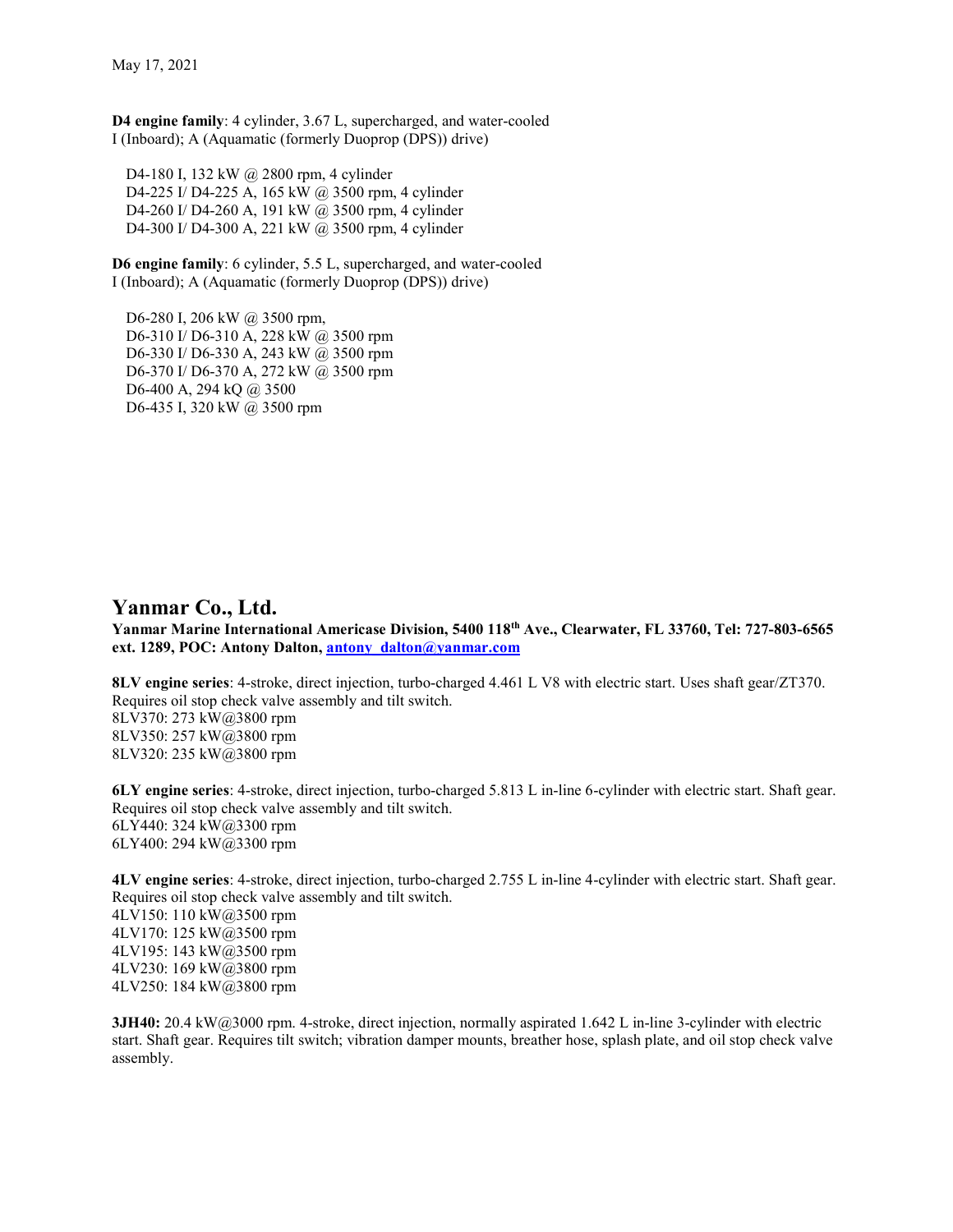4JH engine series: 4-stroke, direct injection, normally aspirated 2.190 L in-line 4-cylinder with electric start. Shaft gear. Requires tilt switch; vibration damper mounts, breather hose, splash plate, and oil stop check valve assembly. 4JH45: 33.1 kW@3000 rpm 4JH57: 41.9 kW@3000 rpm

4JH engine series (high output): 4-stroke, direct injection, turbo-charged 1.995 L in-line 4-cylinder with electric start. Shaft gear. Requires tilt switch; vibration damper mounts, breather hose, splash plate, and oil stop check valve assembly. 4JH80: 58.8 kW@3200 rpm 4JH110: 80.9 kW@3200 rpm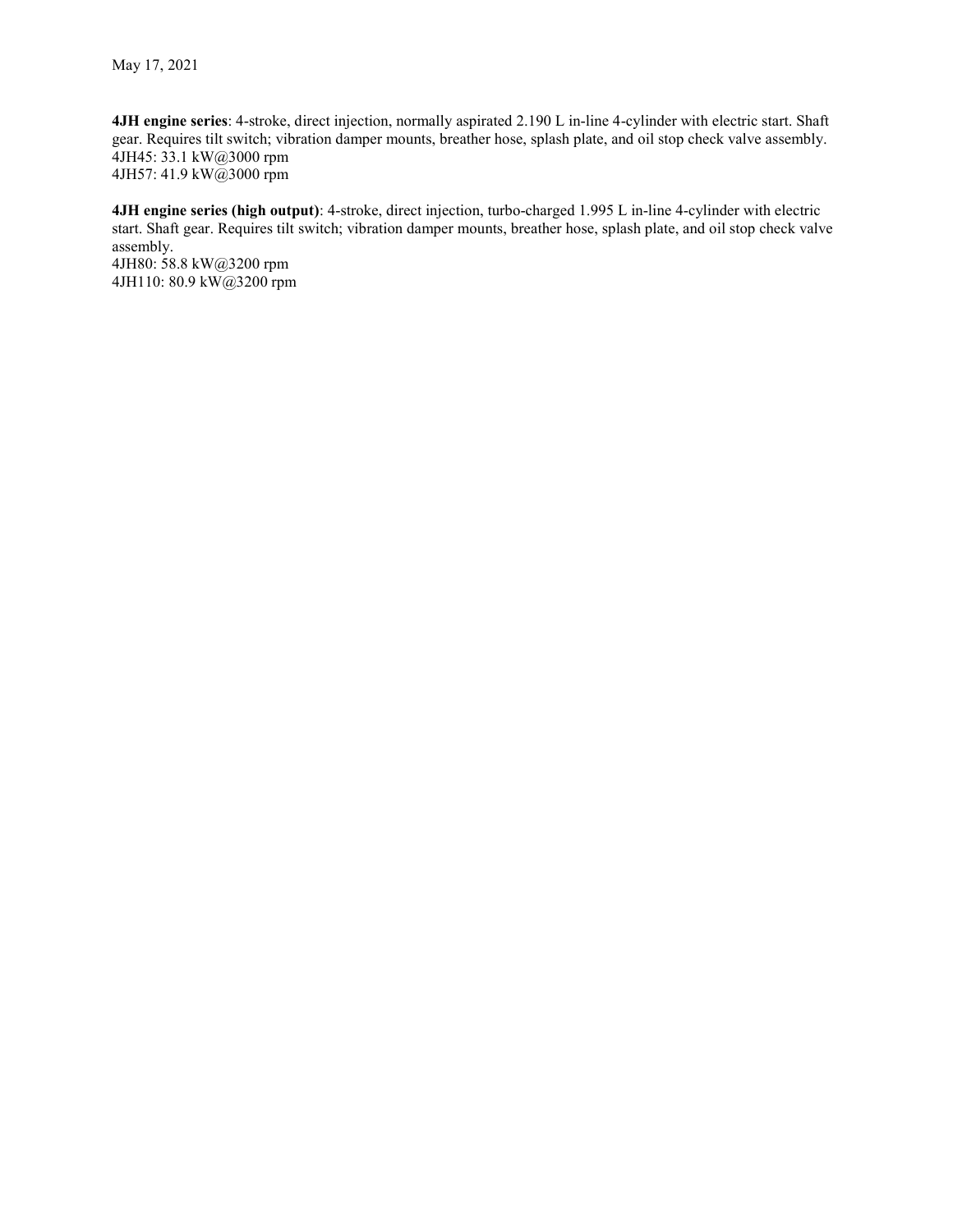# Accepted SOLAS Rescue Boat Outboard Engines meeting US EPA emission requirements by MY2010.

## General Requirements:

- For more details on the U.S. EPA's marine spark-ignition engine exhaust emission requirements, please visit: http://www.epa.gov/otaq/standards/nonroad/marinesiexhaust.htm
- All marine spark-ignition engines must meet the U.S. EPA's evaporative emission standards. Visit the EPA's Office of Transportation and Air Quality website for details: http://www.epa.gov/otaq/standards/nonroad/nonroadsi-evap.htm
- Only those listed starting methods are accepted by Commandant (CG-ENG-4).
- Outboard engines listed in this section must be equipped with a propeller guard.
- Permanently installed gasoline fuel systems must meet the requirements of 33 CFR 183, Subpart J - Fuel Systems.
- Portable fuel systems must meet UL Standard 1185 Portable Marine Fuel Tanks or equal, except that hoses, primers, and filters must comply with the requirements of USCG Type A flexible hose.
- Anti-siphon devices must be provided in the fuel system to prevent fuel spillage when the hose is disconnected.
- The fuel tank must be able to be secured to the boat.
- Unless otherwise specified, for outboard engines, means must be provided to allow a 5 minute supply of cooling water to the installed engine when the boat is out of the water.

## American Honda Motor Co., Inc - Honda Marine.

- Engines distributed through Honda Marine dealership network, http://marine.honda.com.
- Accepted for use in SOLAS fast rescue boats by meeting the requirement in IMO Resolution MSC.81(70) Part 1/7.7.11.
- Supplied with a 160 or 190 cm manual start pull rope and "SOLAS Manual Start" addendum to the Owner's Manual.
- Tested with a 11.75", 10-pitch propeller
- All engines below are electric start, 4-stroke overhead cam,  $49.3 \text{ in}^3 (808 \text{ cm}^3)$  in-line 3 cylinder gasoline engines.

**BF40D4LHA:** tiller handle steering. Output:  $40$  Hp (29.8 kW). Max rpm  $\sim 6,000$ .

BF40D4LRT: motor-mounted remote control steering. Output: 40 Hp (29.8 kW). Max rpm ~6,000.

BF50D4LRT: motor-mounted remote control steering. Output: 50 Hp (37.3 kW). Max rpm ~6,000.

BF50D4XRT: motor-mounted remote control steering. Output: 50 Hp (37.3 kW). Max rpm ~6,000.

Note: The BF40D4 and BF50D4 model designations replace the BF40D2 and BF50D2 on previous editions of the accepted engine list.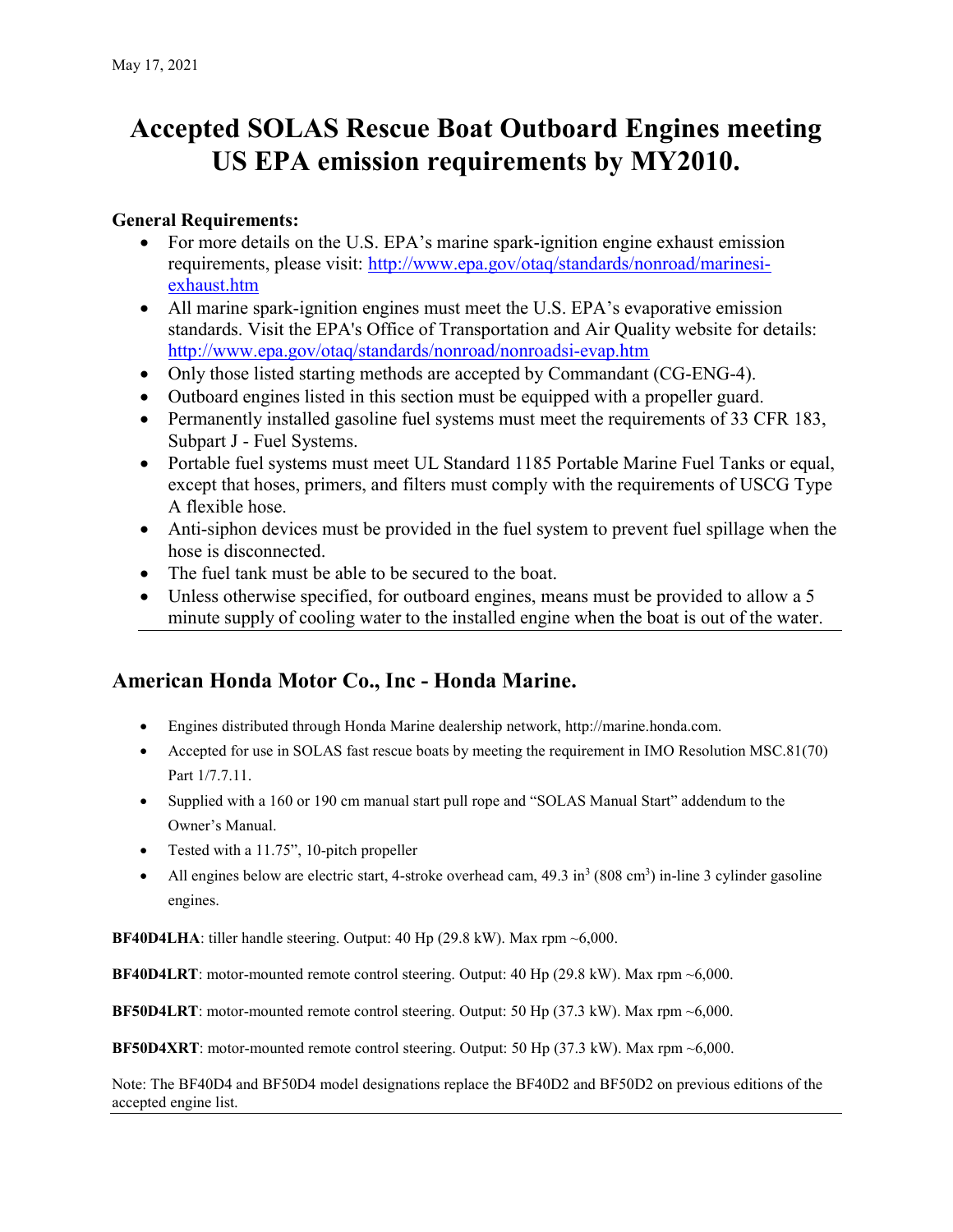## Donovan Marine, Inc.

#### 6316 Humphreys St., Harahan, LA 70123. Phone 877-366-2366.

Note: Donovan Marine SOLAS Outboard Engine Kit required for use on USCG approved rescue boats. A copy of the USCG acceptance letter must be provided with each engine and kept on file by each ship with a USCG approved boat.

#### Model Years 2016-2020:

#### Evinrude

E-TEC 25 Model E25DRGL, pull rope start, inline 2-cylinder, 2-stroke, gasoline, with electronic ignition and fuel injection, 35.2 cu in/577 cc, 25 HP (19 kW) at 5500 rpm. Meets the acceptance criteria for use on USCG approved SOLAS fast rescue boats, subject to the speed requirements of the IMO LSA Code.

E-TEC 40 Model E40DRGL, electric start, inline 2-cylinder, 2-stroke, gasoline, with electronic ignition and fuel injection, 52.7 cu in/864 cc, 40 HP (30 kW) at 5500 rpm. Meets the acceptance criteria for use on USCG approved SOLAS fast rescue boats, subject to the speed requirements of the IMO LSA Code.

E-TEC 40 Model E40DPGL, rope recoil start, inline 2-cylinder, 2-stroke, gasoline, with electronic ignition and fuel injection, 52.7 cu in/864 cc, 40 HP (30 kW) at 5500 rpm. Not shown to meet the acceptance criteria for use on USCG approved SOLAS fast rescue boats.

#### Model Years 2010 through 2013:

#### Evinrude

E-TEC 25 Model E25DRLxx, rope recoil start, inline 2-cylinder, 2-stroke, gasoline, and fuel injection, 35.2 cu in/577 cc, 25 HP (19 kW) at 5500 rpm. Not shown to meet the acceptance criteria for use on USCG approved SOLAS fast rescue boats.

E-TEC 40 Model E40DRLxx, rope recoil start, inline 2-cylinder, 2-strole, gasoline, and fuel injection, 52.7 cu in/864 cc, 40 HP (30 kW) at 5500 rpm. Not shown to meet the acceptance criteria for use on USCG approved SOLAS fast rescue boats.

E-TEC 40 Model E40DPLxx, inline 2-cylinder, 2-stroke, gasoline, with electric starter and fuel injection, 52.7 cu in/864 cc, 40 HP (30 kW) at 5500 rpm. Meets the acceptance criteria for use on USCG approved SOLAS fast rescue boats, subject to the speed requirements of the IMO LSA Code.

## Frydenbø Industri AS

website: http://www.frydenbo-industri.no

Phone: + 47 55 34 91 00 | Fax +47 55 34 88 01 | 24/7 Support +47 92 23 50 66 Postal adress: Pb 6164, 5892 Bergen, Norway, Physical address: Hanøytangen 116, 5310 Hauglandshella

#### Model Year 2016:

#### Evinrude inline 2-cylinder models:

E-TEC 25, electric or rope start, 2-stroke, gasoline, with electronic ignition and fuel injection, 35.2 cu in/577 cc, 25 HP (19 kW) at 5500 rpm. Meets the acceptance criteria for use on USCG approved SOLAS fast rescue boats, subject to the speed requirements of the IMO LSA Code.

E-TEC 30, electric or rope start, 2-stroke, gasoline, with electronic ignition and fuel injection, 35.2 cu in/577 cc, 30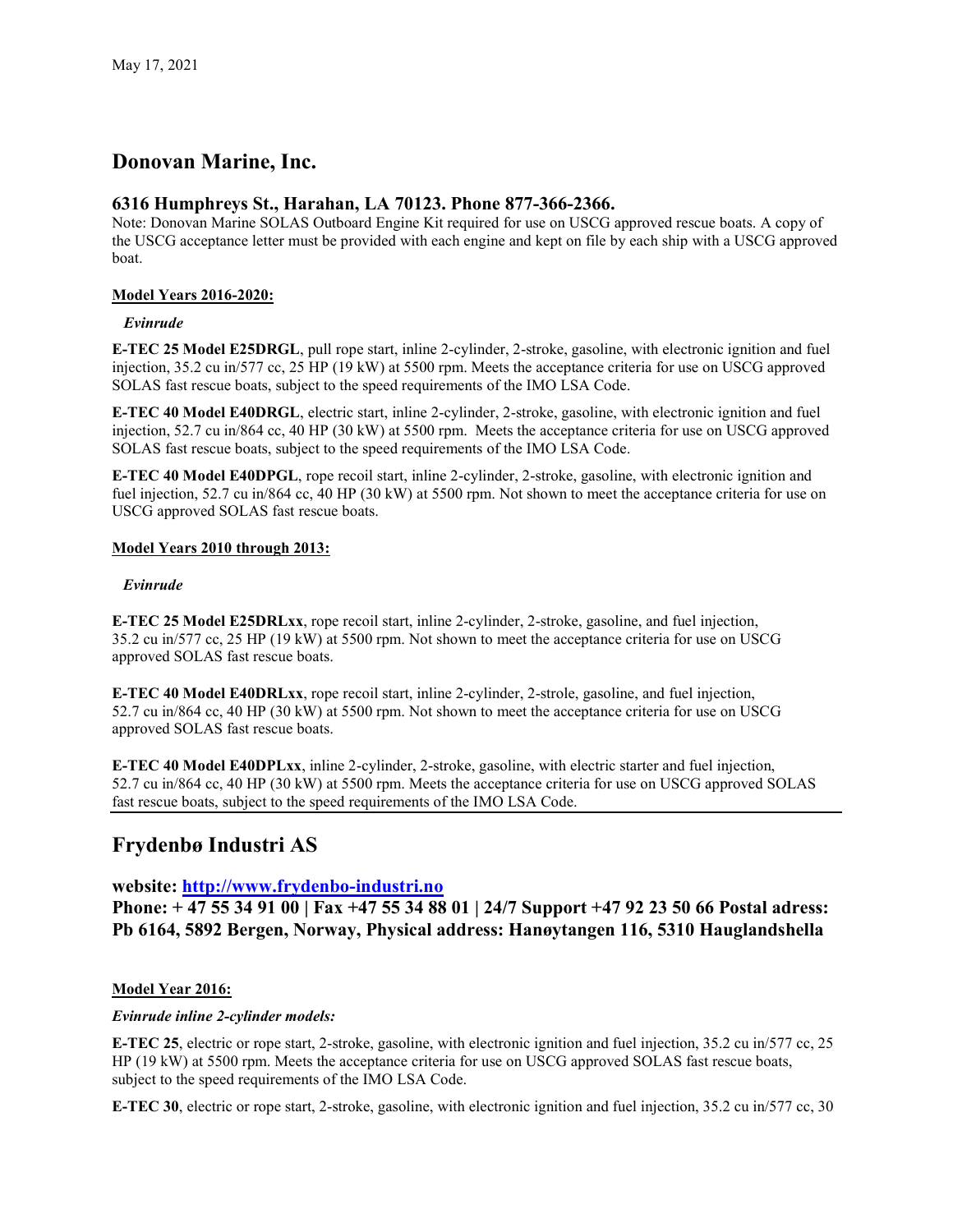HP (22 kW) at 5500 rpm. Meets the acceptance criteria for use on USCG approved SOLAS fast rescue boats, subject to the speed requirements of the IMO LSA Code.

E-TEC 40, electric or rope start, 2-stroke, gasoline, with electronic ignition and fuel injection, 52.7 cu in/863 cc, 40 HP (30 kW) at 5500 rpm. Meets the acceptance criteria for use on USCG approved SOLAS fast rescue boats, subject to the speed requirements of the IMO LSA Code.

E-TEC 50, electric start, 2-stroke, gasoline, with electronic ignition and fuel injection, 52.7 cu in/863 cc, 50 HP (37 kW) at 5750 rpm. Meets the acceptance criteria for use on USCG approved SOLAS fast rescue boats, subject to the speed requirements of the IMO LSA Code.

E-TEC 60, electric start, 2-stroke, gasoline, with electronic ignition and fuel injection, 52.7 cu in/863 cc, 60 HP (45 kW) at 5750 rpm. Meets the acceptance criteria for use on USCG approved SOLAS fast rescue boats, subject to the speed requirements of the IMO LSA Code.

#### Evinrude inline 3-cylinder models:

E-TEC 75, electric start, 2-stroke, gasoline, with electronic ignition and fuel injection, 79.1 cu in/1295 cc, 75 HP (56 kW) at 5000 rpm. Meets the acceptance criteria for use on USCG approved SOLAS fast rescue boats, subject to the speed requirements of the IMO LSA Code.

E-TEC 90, electric start, 2-stroke, gasoline, with electronic ignition and fuel injection, 79.1 cu in/1295 cc, 90 HP (67 kW) at 5000 rpm. Meets the acceptance criteria for use on USCG approved SOLAS fast rescue boats, subject to the speed requirements of the IMO LSA Code.

## Umoe Schat-Harding

#### 912 Highway 90 East, New Iberia, LA 70560. Phone: (337) 365-5451.

Note: Schat Harding USCG Outboard Engine Kit required for use on USCG approved rescue boats. A copy of the USCG acceptance letter must be provided with each engine and kept on file by each ship with a USCG approved boat. "xx" is an alphanumeric model year/run code.

#### Model Year 2016:

#### Evinrude

E-TEC 25, pull rope start, inline 2-cylinder, 2-stroke, gasoline, with electronic ignition and fuel injection, 35.2 cu in/577 cc, 25 HP (19 kW) at 5500 rpm. Meets the acceptance criteria for use on USCG approved SOLAS fast rescue boats, subject to the speed requirements of the IMO LSA Code.

E-TEC 40, electric start, inline 2-cylinder, 2-stroke, gasoline, with electronic ignition and fuel injection, 52.7 cu in/864 cc, 40 HP (30 kW) at 5500 rpm. Meets the acceptance criteria for use on USCG approved SOLAS fast rescue boats, subject to the speed requirements of the IMO LSA Code.

E-TEC 40, rope recoil start, inline 2-cylinder, 2-stroke, gasoline, with electronic ignition and fuel injection, 52.7 cu in/864 cc, 40 HP (30 kW) at 5500 rpm. Not shown to meet the acceptance criteria for use on USCG approved SOLAS fast rescue boats.

#### Model Years 2010 through 2013:

#### Evinrude

E-TEC 25, pull rope start, inline 2-cylinder, 2-stroke, gasoline, with electronic ignition and fuel injection, 35.2 cu in/577 cc, 25 HP (19 kW) at 5500 rpm. Meets the acceptance criteria for use on USCG approved SOLAS fast rescue boats, subject to the speed requirements of the IMO LSA Code.

E-TEC 40, electric start, inline 2-cylinder, 2-stroke, gasoline, with electronic ignition and fuel injection, 52.7 cu in/864 cc, 40 HP (30 kW) at 5500 rpm. Meets the acceptance criteria for use on USCG approved SOLAS fast rescue boats, subject to the speed requirements of the IMO LSA Code.

E-TEC 40, rope recoil start, inline 2-cylinder, 2-stroke, gasoline, with electronic ignition and fuel injection, 52.7 cu